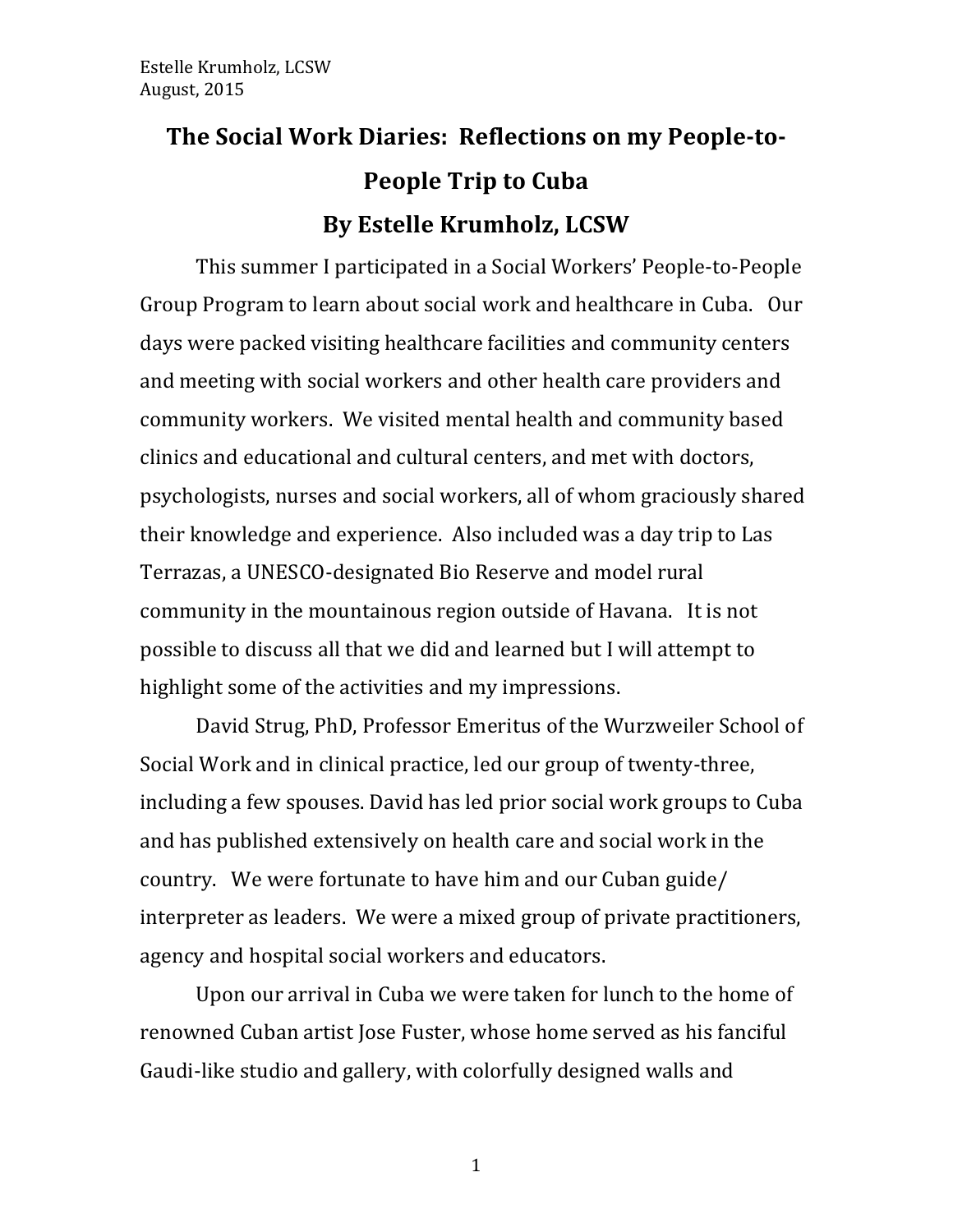pictures, many of which were for sale. Fuster's was a combination private gallery and *paladar*, or privately owned (as opposed to government-owned) restaurant that are patronized primarily by tourists. The government allowed a small number of private businesses to start in the early 1990s but then stopped this policy. However, private businesses have been flourishing on the Island since the government introduced economic reforms in 2008 and it has issued close to 500,000 licenses to small entrepreneurs. (Strug, email communication). Artists, restaurateurs and others have found creative ways to be entrepreneurs with government approval. Most operate from home, as was the case with Fuster, but sometimes, if their owner is able to get the financing, they may be housed in elegant pre-Revolution mansions. 

*Paladares* are significant to understanding Cuba, as they are an example of the changing economic and social structure. I am referring here to an emerging class of people who are more economically comfortable than the average Cuban, who by contrast is paid meager government wages in a currency of lesser value than those who cater to the tourist trade. It is not uncommon for many doctors, for example, to moonlight as taxi drivers in order to make ends meet.

Never was the difference between those paid by the government vs. those in tourist-related work more apparent than when my husband and I went to dinner one evening in a highly recommended *paladar*. When the taxi dropped us at our destination we thought we had been taken to the wrong address. Crumbling buildings of a by-gone era were all around, and men were loitering on the street with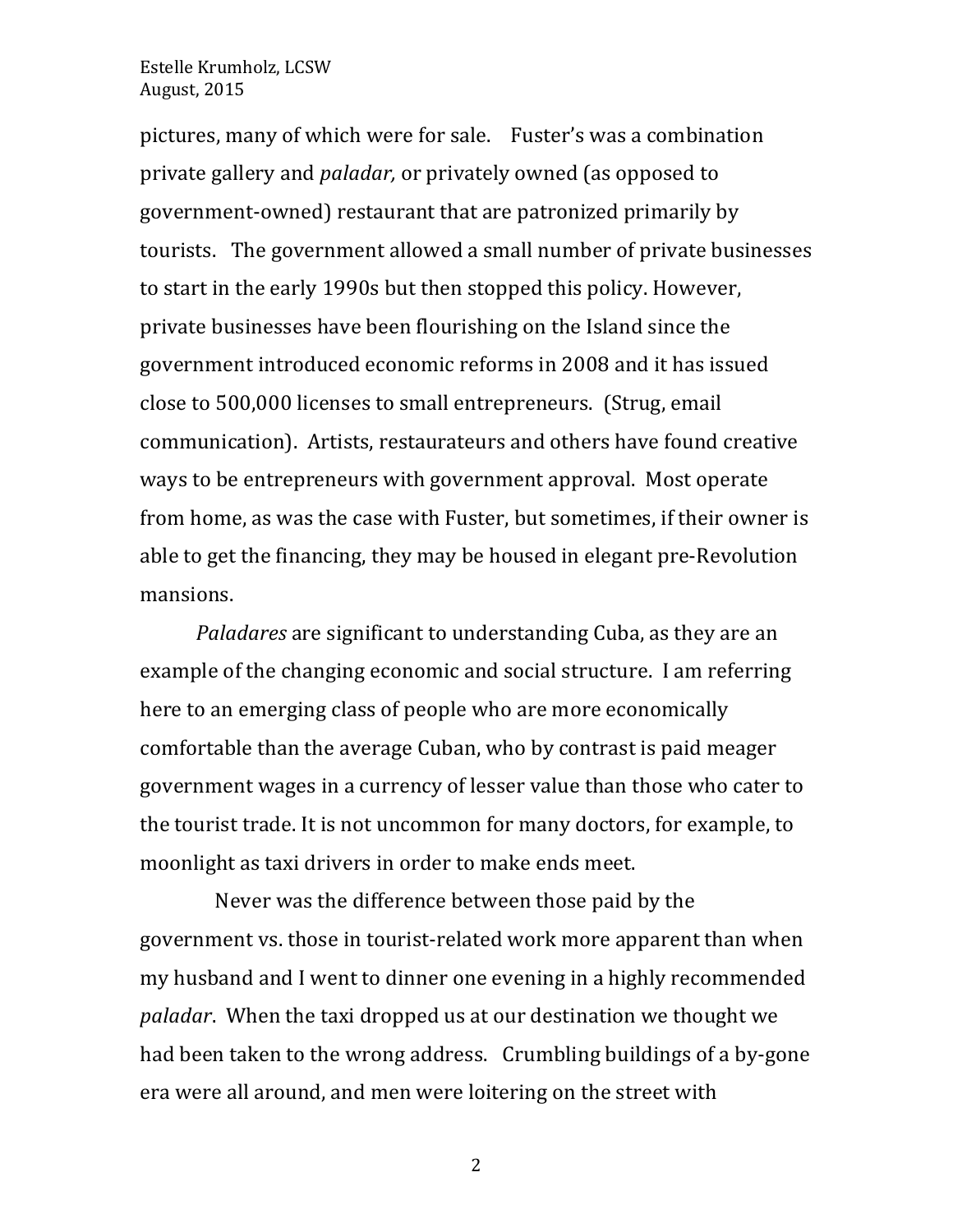seemingly little to do. A large man directed us to climb three flights of marble stairs with barely any exterior walls. Yet, when we arrived at the top we were seated in a small trendy space that was filled with wellheeled diners and felt more like South Beach than Havana. This was a startling juxtaposition to our daytime dialogues with government-paid healthcare professionals.

Cuba's commitment to healthcare, education and social security for the elderly is exemplary. Even after support from the Soviet Union ended in the early 1990s, and the Cuban economy nearly collapsed, the government continued its commitment to provide healthcare and education to all at a high level.

Cuba's ever-evolving heath system, which includes care for psychiatric and emotional problems, emphasizes prevention and participation starting in the community. Although psychiatric hospitals treat more severe cases, the emphasis in health care is to provide services in the communities. The focus is to decrease the need for institutional beds by providing community mental health services at local *policlinicos* (polyclinics).

We had the opportunity to visit several polyclinics and a home for at-risk pregnant women. There are approximately 500 polyclinics throughout Cuba each serving approximately 30,000-60,000 persons. In Havana, approximately 82 polyclinics offer 24 essential services plus 22 specialty services (Strug, e-mail communication).

The polyclinics' team approach to mental health includes a psychiatrist, nurse, psychologist and social worker. Psychologists use cognitive behavioral models of psychotherapy to treat less severe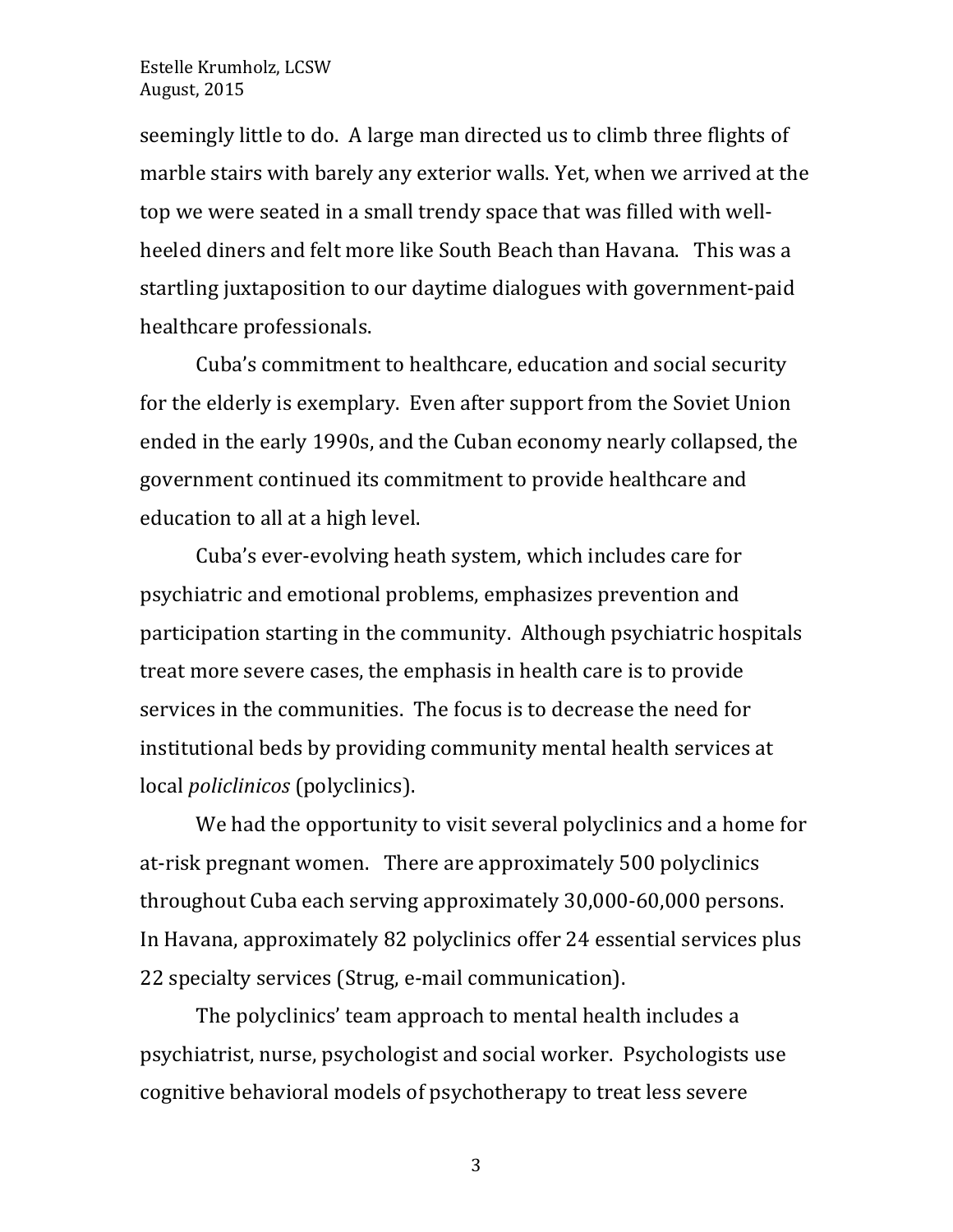problems. Individual and group psychotherapy as well as dance, yoga and other ancillary therapies are available, but there is limited availability of psychotropic medications. The emphasis is on reintegrating the individual to be a productive member of the community as soon as possible.

Despite the cooperative working relationship as a team there seem to be rigid lines of role differentiation. For example, only psychologists are allowed to function as psychotherapists and there are no training institutes. CBT is the preferred methodology because societal values require the individual to be all that he can be for the good of the community. Psychoanalytic values of individuation and strong self-agency do not translate well into Cuban society. Nevertheless, there is the beginning of a small group of psychologists with an interest in psychoanalysis.

Social workers function as community organizers and, in the traditional medical model, as liaisons between the patient, family and other support services. Social work education has gone through variations of education and training since the Revolution, which would require its own paper to describe. For example, it was disappointing to learn that the University of Havana has eliminated its program in Social Work, which previously awarded the equivalent of a Master of Social Work in the United States. Instead, "starting in September 2015, high school students will be offered the possibility of studying social work in a new professional-technical program." (Strug, email communication).

Volunteer organizations such as Committees for the Defense of the Revolution and the Federation of Cuban Women are strong and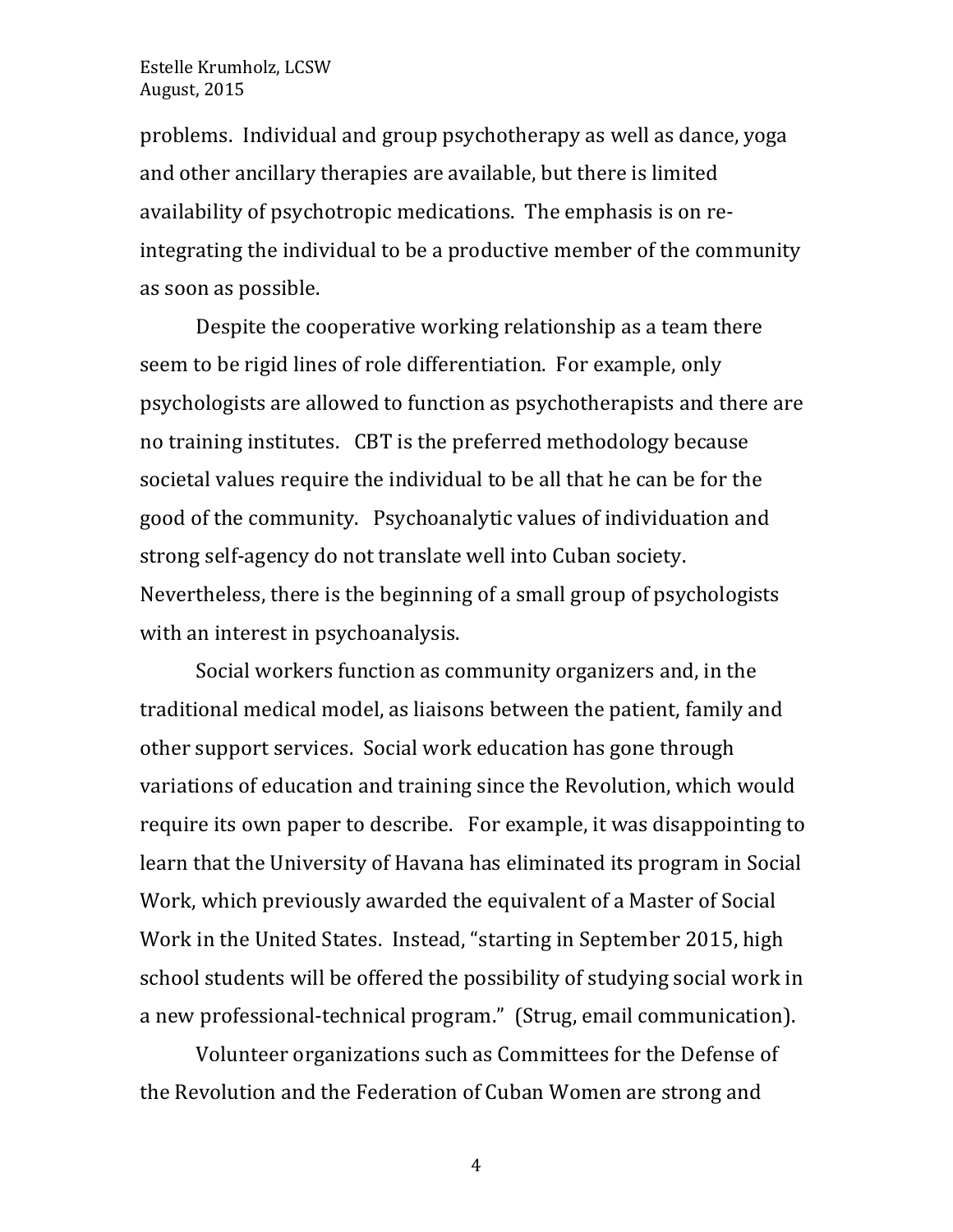contribute to public health by providing prevention services through outreach programs about alcohol and drugs, HIV/AIDS education, and sex, among other areas. There is close collaboration between medical personnel and volunteer organizations with the emphasis on promoting health in order to avoid more serious illness. Cuba's life expectancy is the highest among the Caribbean countries, 77 for men and 80 for women (meeting with Elena Diaz, Professor Emerita of Social Development, University of Havana), and maternal and infant mortality rates are similar to those in developed countries. Abortion is legal.

The emphasis on community participation also contributes to the low crime level. Connection with others serves as support and helps ostracize unacceptable behaviors. Members of the community identify persons at risk if the individual does not seek healthcare services himself/herself, thereby insuring that all persons in the community are cared for. It is typical for social workers from polyclinics to make home visits. 

Music is everywhere. Cubans embrace their rhythm with dance. One of our activities was a visit to "Proyecto Paloma," a studio where therapists use dance as a form of therapy and support. The instructor led us through a version of dance which was great fun and is used therapeutically, especially for special needs and chronically mentally ill populations.

Fortunately, our trip took place during Cuba's 12<sup>th</sup> Biennial, a month-long series of art exhibits housed in various vintage buildings throughout Havana. It is sad, however, that many exquisite buildings continue to decay because the government lacks funds to repair them.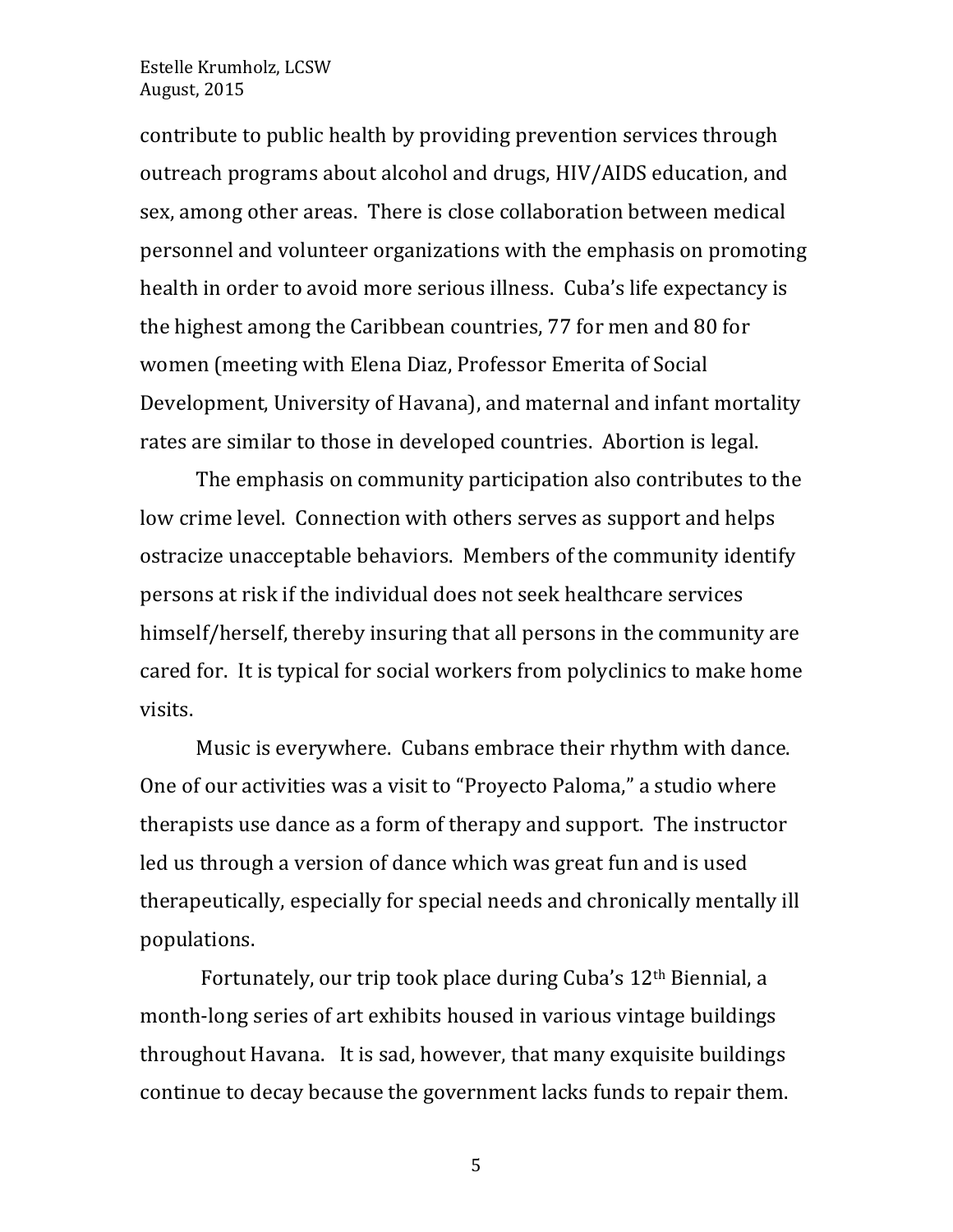Although the government assures housing for all families, many live in crowded spaces and unsafe conditions. Word of mouth informs people of the latest *derrumbe*, or collapsed building. According to Professor Diaz, the priority societal problems are food, housing and transportation. 

Since the collapse of the Soviet Union in 1991 and the resulting end of support to Cuba's economy, the government was forced to cut back on much expenditure in order to continue free healthcare, education and services for the elderly. During the years (1992-1998) known as "The Special Period," living standards that had improved following the Revolution were substantially reduced and, according to Professor Diaz, Cubans are still recovering from this period. As noted, tourism and limited privatization of small business have become the few vehicles by which some Cubans are able to raise their standard of living. 

It is important to know something about the history of Cuba in order to understand what the long-in-coming 1959 Revolution was about when Fidel Castro and his compatriots, notably Ernesto "Che" Guevara, took control of the government from Sergeant Fulgencio Batista. It is not possible to miss the visual images of Che throughout Havana, especially his iconic photograph. As chronicled in the Museum of the Revolution (housed in the former Presidential Palace), Castro's initial revolutionary ideas were focused on lifting marginalized rural Cubans from a life of poverty and illiteracy. The importance of this goal becomes clear in light of the history of Cuba's wealthy agrarian plantations that were built upon the foundation of slavery, similar to the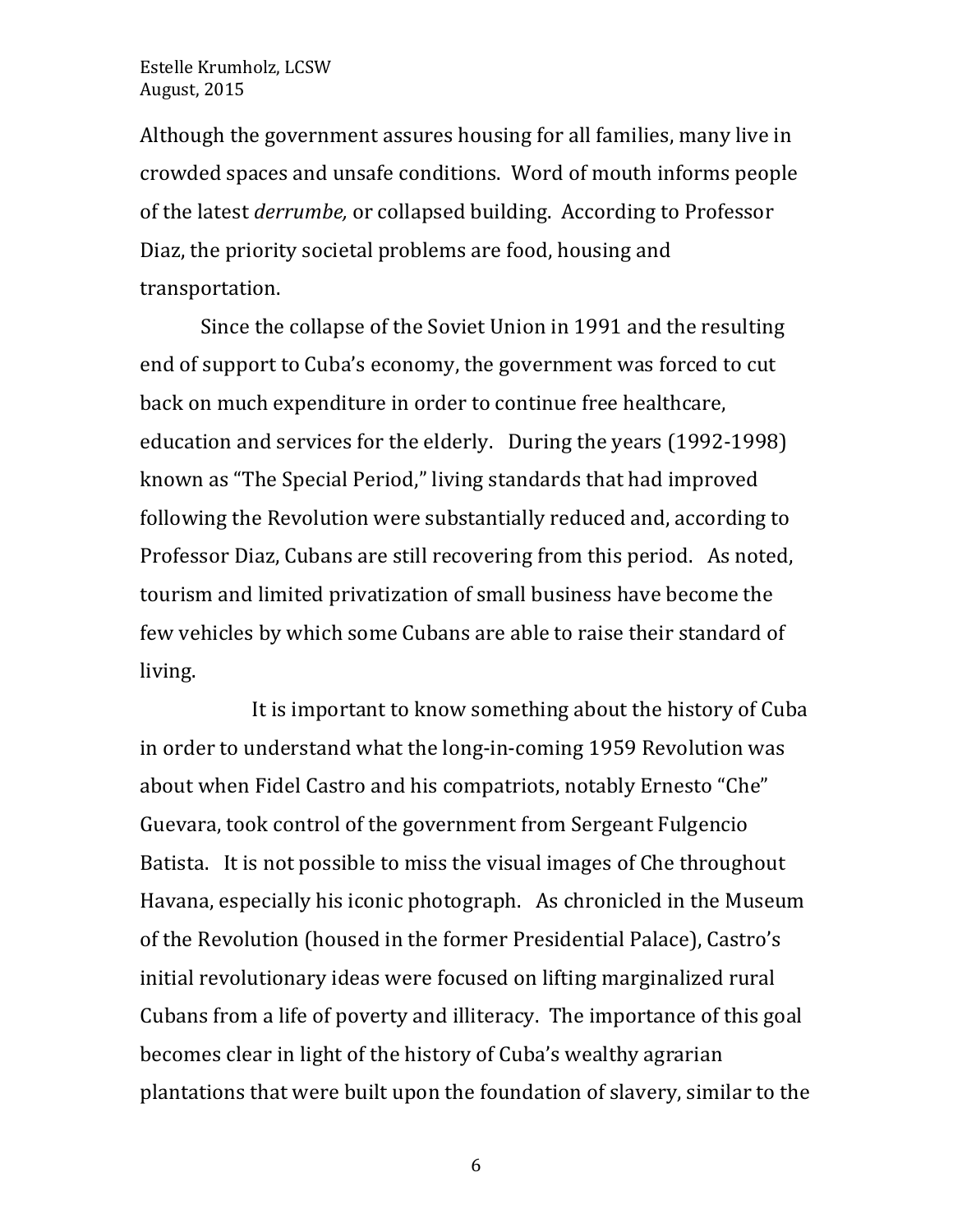plantations of our pre-Civil war southern states. Cuba's large African slave population worked the sugar and tobacco plantations in the nineteenth century while owners lived in opulent wealth. After slavery was abolished, planters could not sustain their businesses and US investors subsequently acquired many.

By 1905, shortly following independence from Spain, U.S. citizens or companies owned 60% of Cuba's rural land and 90% of Cuba's main trades and utilities (Chomsky,  $pg. 27$ ). It is indeed striking how inextricably Cuba and the United States were bound together following that time. Indeed, the severing of ties between the two countries following the Revolution created a deep emotional loss analogous to a disapproving parent severing his/her relationship with a child who has had the audacity to follow a different path towards self-actualization.

Jose Marti, the father of Cuban independence from Spain, is revered for his belief in inclusion of people of all colors, "with all and for the good of all." (Chomsky, pg. 22). Che stands for the "new man" who is driven by a strong moral fiber rather than material acquisition. These two historic figures embody the values of contribution and participation in the community and society. An example of this that we visited was "Arte Corte," the brainchild of Gilberto Valladares. Known as "Papito," this barber created a unique salon filled with antique barber chairs and art. Importantly, Papito seeks to interest aimless youth in the art of barbering at no expense to them. With money earned from his business, he also beautified his street and helped fund a playground for neighborhood children.